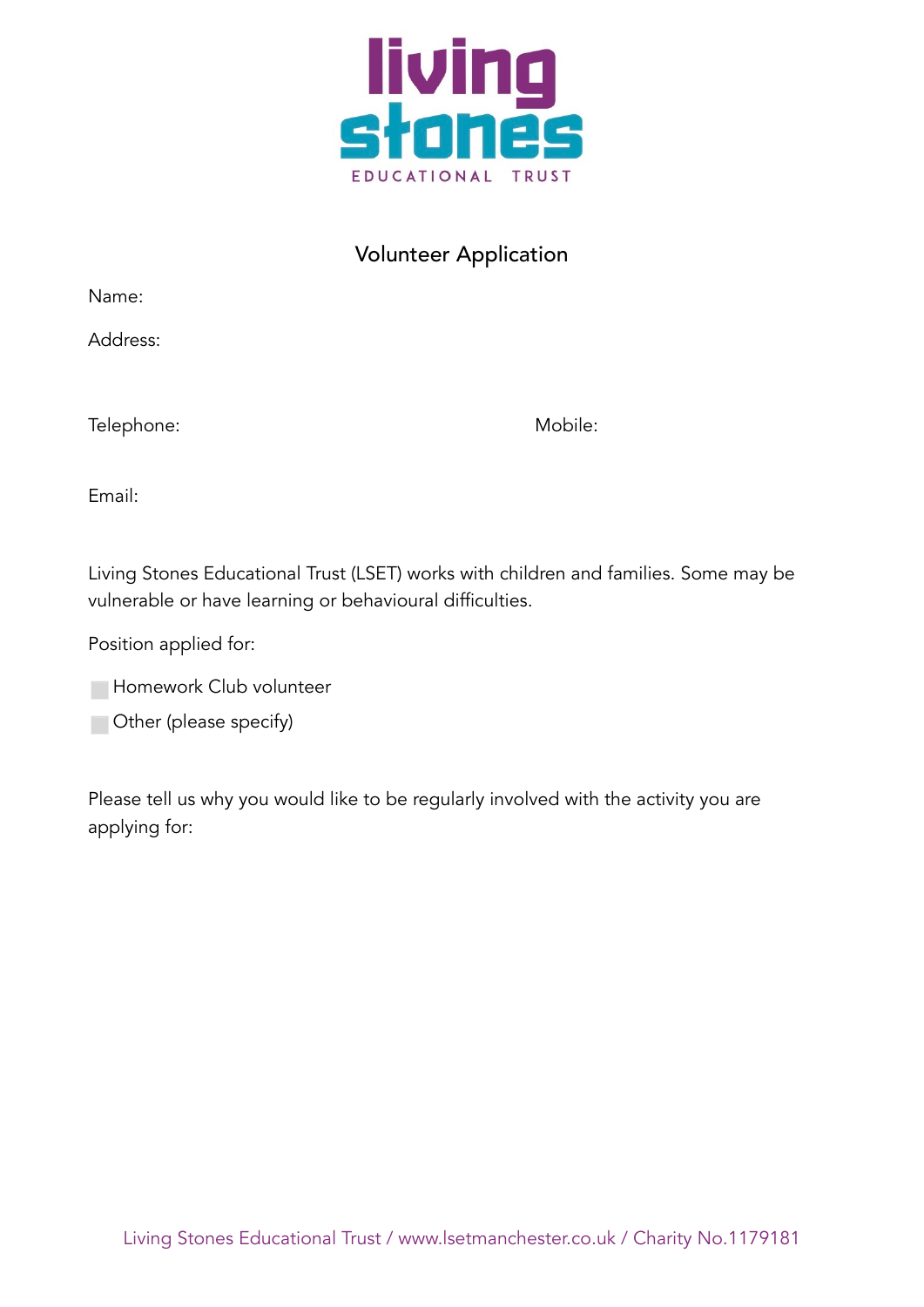Please outline any relevant work or voluntary experience you have

What specific skills can you offer (eg subject knowledge, organising sports activities, computer skills etc, SEN support)?

Do you have any support needs? Please specify

Any other information relevant to the post?